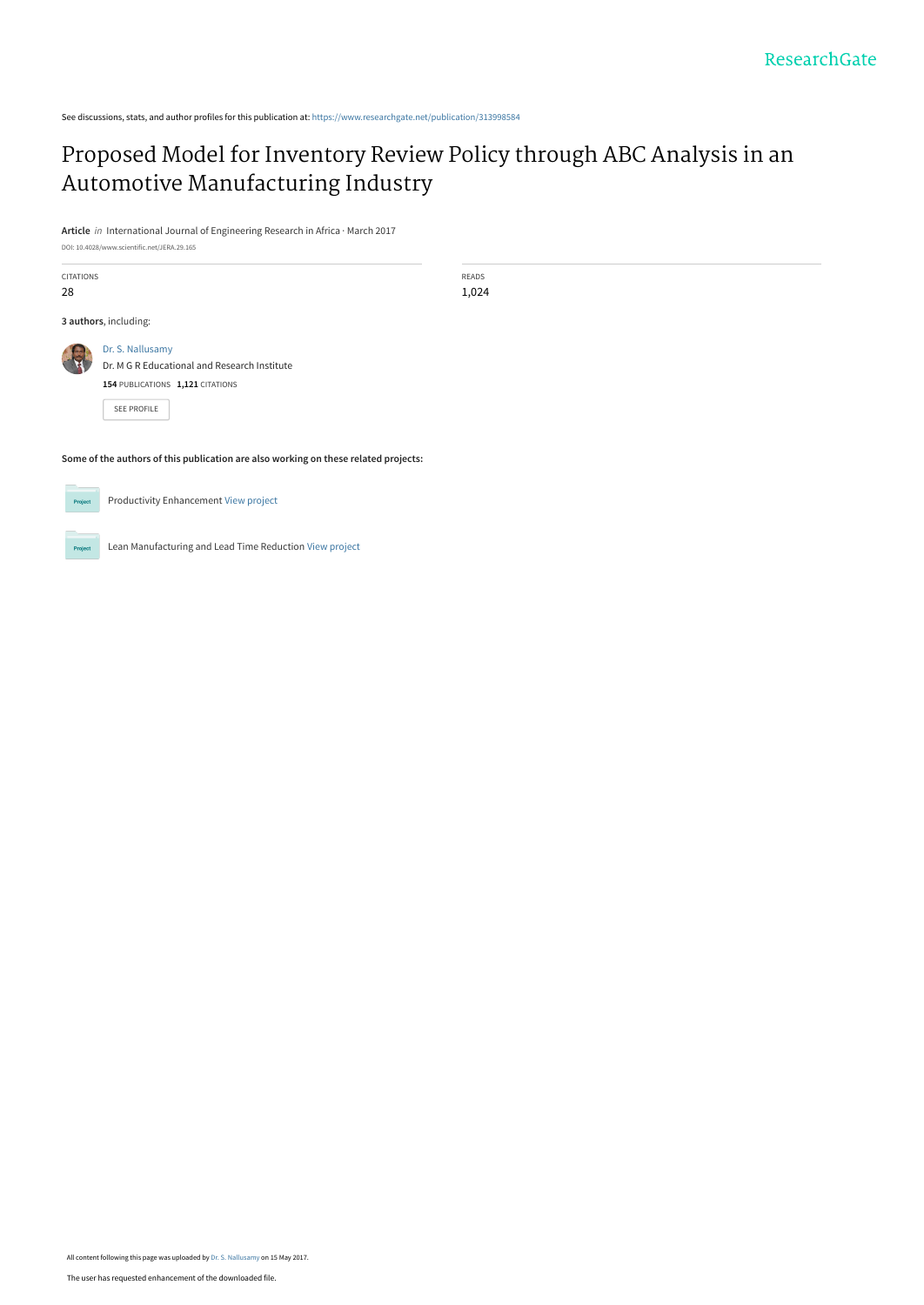# **Proposed Model for Inventory Review Policy through ABC Analysis in an Automotive Manufacturing Industry**

S. Nallusamy<sup>\*a</sup>, R. Balaji<sup>b</sup>, S. Sundar<sup>c</sup>

Department of Mechanical Engineering,

Dr. M G R Educational and Research Institute, Chennai-600 095, Tamilnadu, India

\*<sup>a</sup>e-mail: ksnallu@gmail.com, <sup>b</sup>e-mail: balajir621@gmail.com, <sup>c</sup>e-mail: sundarshobs@yahoo.co.in

**Keywords:** Inventory, ABC Analysis, Brake Drum, PRP, OEM

**Abstract:** A global market inventory is one of the largest and most significant resources of a manufacturing business. ABC analysis is one of the methods used extensively in manufacturing industries for inventory classification. The familiar ABC inventory classification approach categorizes inventory items as A, B and C classes according to their annual consumption value. To direct and control the inventory items more proficiently the inventories managers regularly classify and group all the inventory items. The objective of this paper is to create a periodic review policy based on the ABC classification in order to control the raw materials more efficiently. Based on the data collected through original equipment manufacturer, the necessary analysis was carried out. From the observed results, it was found that the developed periodic review policy improved the inventory turnover ratio from 3.15 to 2.13 by optimizing the inventory level for one year.

### **Introduction**

Inventory is a tool which is used to manage and control the ordering, storage and machinery usage of companies because most of the manufacturing companies are applying the policy of reducing their investment in fixed assets like working places, warehouses, equipment and machinery etc, which even highlights the implication of reducing inventory. A business inventory is one of its major assets and represents an investment that is joined together until the item is sold and also costs involved storing, tracking and insuring inventory. Mismanaged inventories create significant financial problems for a business organization which results in an excess inventory or material shortage. Right inventory management always engages to create a purchasing plan that will ensure that items are available when they are needed and keeping track of existing inventory and its utilization. Two common inventory management policies are Just-In-Time (JIT) method, where companies plan to receive materials as they are needed rather than maintaining high inventory levels and Materials Requirement Planning (MRP), which schedules material deliveries based on sales forecasts. Some times in a manufacturing industry, even hundreds of small size items may be held in a warehouse but for organizations maintaining thousands of inventory items, it is impractical to provide equal consideration to each of the inventory items. Inventory classification using ABC analysis is one of the most widely used techniques in manufacturing and business organizations. ABC classification allows an organization to divide the products into three classes such as: Arelatively small number of items at the top of the list about 10% consider as most important and required careful inventory control because it represents a large percentage of the total usage inventory value, C- the majority of the items at the bottom of the list about 70% consider as least important where the inventory items given a flexible control and B is the important items about 20% of the total annual usage which also requires a control effort. The purpose of classifying items is to establish appropriate levels of control over each item and easy to understand about its usage. The items are classified according to the annual usage value and this classification may not always be accurate, but it has been found too close to the existing occurrence in companies with remarkable accuracy.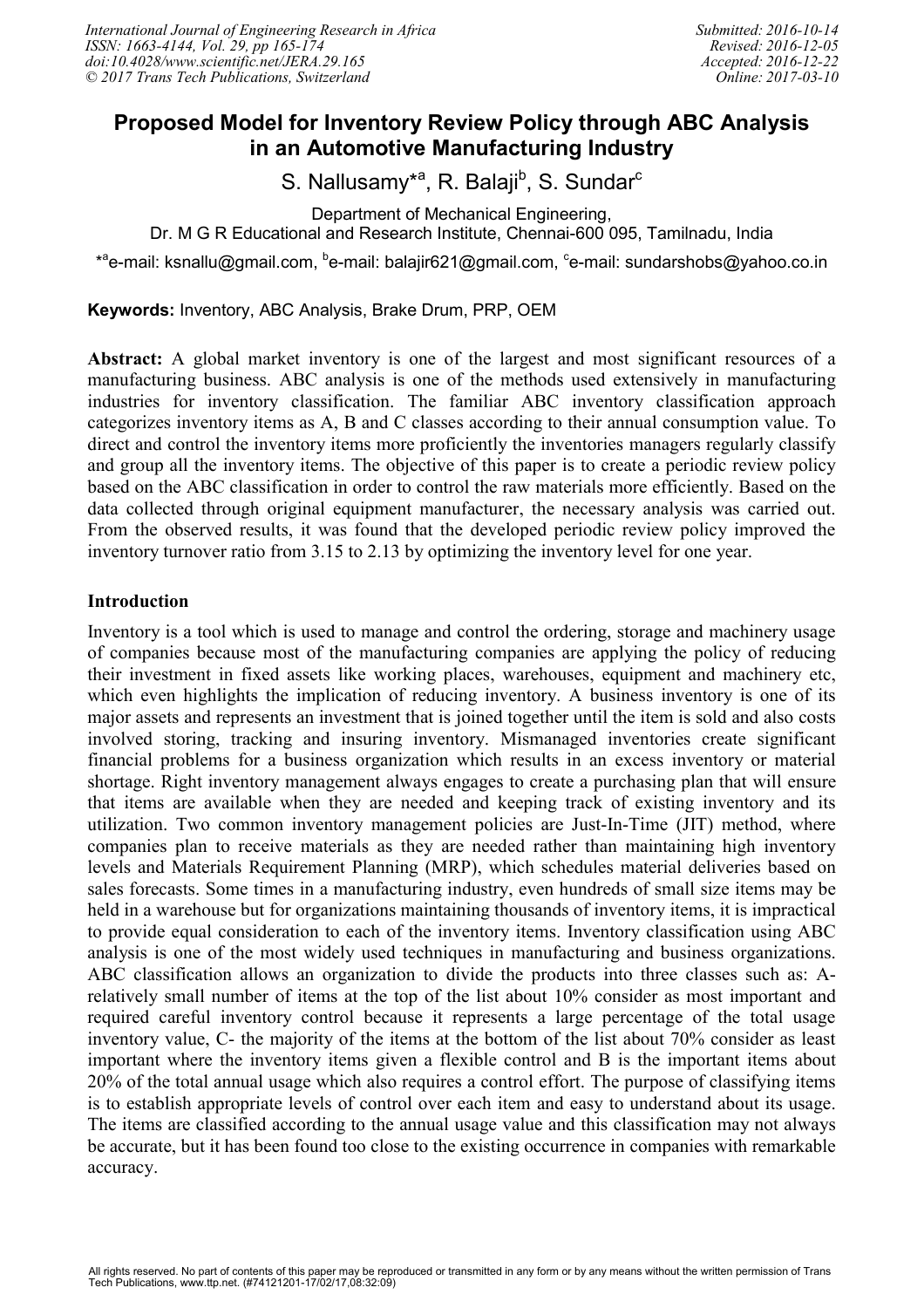#### **Literature Review**

Inventory management is the continuing process of planning, organizing and controlling inventory that aims at minimizing the investment in inventory while balancing supply and demand. The inventory expressed in terms of number of days of sales at any point of time determines the time taken to introduce a new product in market [1]. The inventory concepts and advantages of ABC classification were analysed and the various steps implemented using the ABC analysis for analyzing the original case was discussed. Appropriate measures were also proposed which proved that the ABC inventory analysis has important value in practice theoretically and practically [2]. An enhanced clustering model for the inventory management problems was proposed [3-4]. Multi objective mixed-integer linear program with total cost, total flow time, and total lost sales as key objectives was developed for addressing production, distribution, and capacity planning of global supply chains by considering cost, responsiveness, and customer service levels simultaneously [5]. Periodic review indicates that inventory status tracked at regular periodic intervals and re-order was made to raise the inventory level to the point of a pre-defined. Two extended Economic Manufacturing Quantity (EMQ) based supply chain models with a discontinuous product issuing policy, random machine breakdown and rework failures were developed to derive the optimal production run times that minimize the expected total system costs, including the costs incurred in production units, transportation and retail stores [6-7]. A method was presented for recognition and modification of the bias that exists in the ABC items classification done by inventory experts and decision makers. The classification familiarity bias was found and corrected through patterns recognition and pattern based reclassification was proposed using a multi-class model based on logical analysis of data [8]. Safety stock is a term used by logisticians to describe a level of extra stock that is maintained to mitigate risk of stock outs due to uncertainties in supply and demand. Adequate safety stock levels permit business operations to proceed according to their plans [9-10]. A customized Artificial Neural Network (ANN) model that allows changes for the decision-making process was proposed. The model employed with fuzzy analytics hierarchy process (FAHP) for determining the relative weights of the attributes used posteriorly in the ANN model with back propagation learning [11-13]. In another study AHP method, cluster analysis and artificial neural networks in a real manufacturing background were compared [14-15].

The optimal replenishment policy for order cycles of length P was recognized with assumption of an auto correlated demand and linear inventory holding and backlog costs and characterized the periodic inventory costs, availability and fill rate [16]. Carrying cost refers to the total cost of holding inventory. This includes warehousing costs such as rent, utilities and salaries, financial costs such as opportunity cost, and inventory costs related to perishability, shrinkage and insurance [17-18]. Symmetry breaking constraints in a mixed integer programming model to determine optimal and near optimal solutions were integrated with local search heuristics and evolutionary polishing heuristics to achieve effective and efficient solutions in the inventory staggering problem [19-20]. The inventory management practices of various companies and institutions were studied and compared with necessary suggestions for improvement using the ABC analysis inventory management method. The ABC analysis was found to be useful to most of the companies already in usage of this tool either manually or with an enterprise resource planning system [21-23]. A study was carried out with ABC analysis in an automotive industry for utilizing the maximum effect of cost savings. Through research and statistical calculations a proposal was made to reduce costs bound in the inventories of the companies. The new system of inventories management facilitated companies to utilize the saved money in another way and to achieve further optimization of the processes [24-25]. Based on the literature, an attempt was made to create and implement a review policy for sustaining a better level of inventory in JPCN Industries, the manufacturer of various types of brake drums situated at Chennai, Tamilnadu.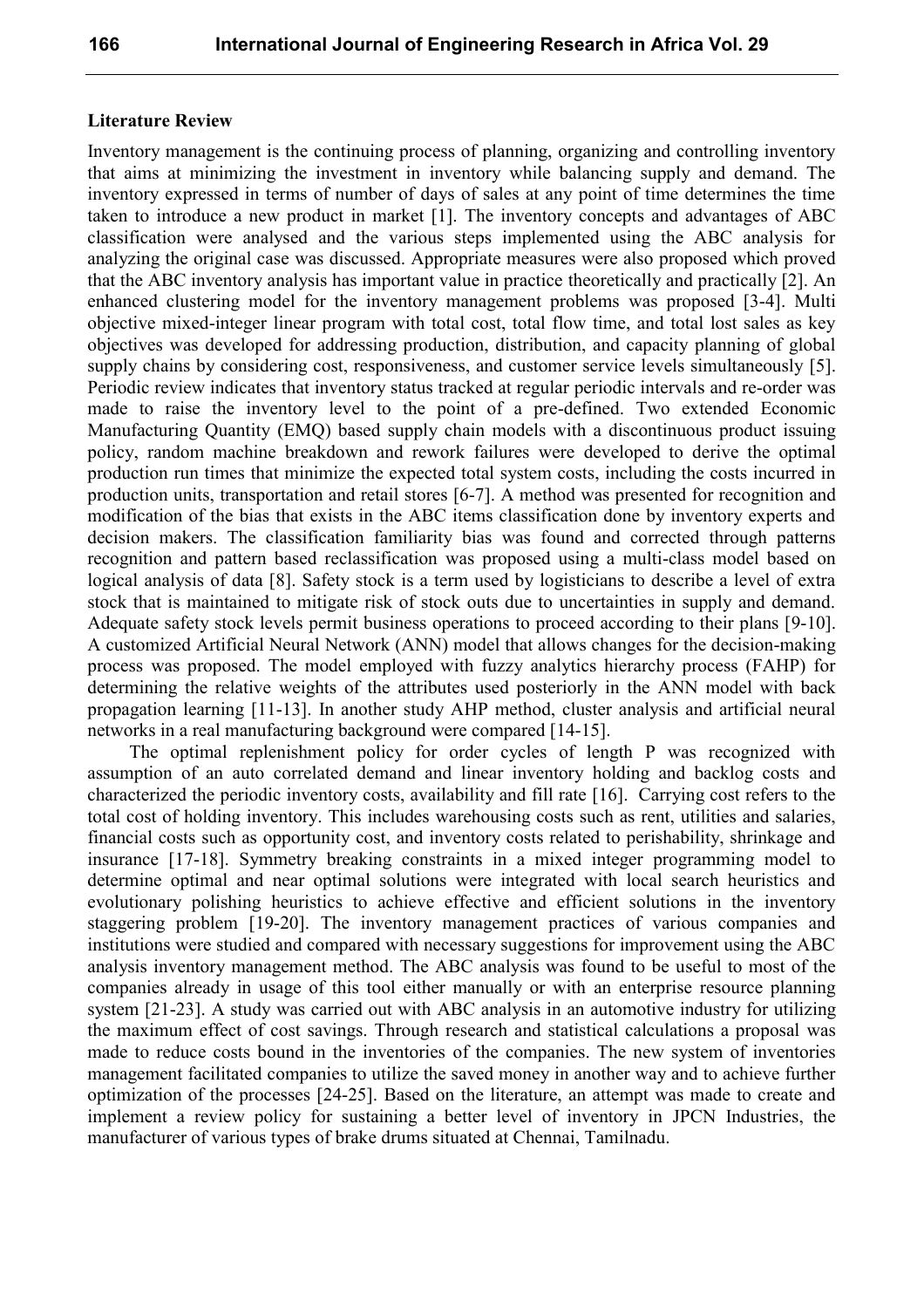#### **Methodology**

The methodology is the use of the indicator of the policies concerned with data collection and analysis. It starts from the study of existing scenario followed by ABC analysis. The ABC analysis was carried out to classify the inventory system and based on that the new inventory Periodic Review Policy (PRP) has been developed. Data was collected from an Original Equipment Manufacturer (OEM) company whose manufacturing the brake drum was considered for this study and there are three different models of brake drums were analysed. For manufacturing these three different models there are 180 purchased items involved and among that most of the items are common for all three models. In current scenario the company is not following any ordering policies and they are ordering according to their changeable demand. The manufacturing industry carries excess inventory also due to fluctuation in demand. The methodology flow chart used for this study is shown in Figure 1.



**Fig. 1 Methodology Flow Chart**

#### **Data Collection and Analysis**

For conducting ABC analysis and to develop the periodic review policy, the following data has been collected from the existing source. Bill of materials, standard cost of materials, customer demand, route sheet, supplier information and order statistics data were collected. Based on the existing data collected the inventory ratio of the industry was calculated and found to be 3.15 for 365 days, the average days in inventory is 102 days.

**ABC Analysis:** ABC classification is a method of classifying inventory items according to the money value to the organization. Class A items though smaller volumes but tends to generate higher consumption value followed by the class B items. The class C items are of a very large volume but generate a very small consumption value. The ABC approach states that a company should rate items from A to C, based on the following rules:

- Item-A: These are the goods with highest annual consumption value, the top 70-80% of the annual consumption value of the company typically accounts for only 10-20% of total inventory items.
- Item-B: These are the interclass items, with a medium consumption value, that 15-25% of annual consumption value typically accounts for 30% of total inventory items.
- Item-C: These are on the contrary items with the lowest consumption value, the lower 5% of the annual consumption value typically accounts for 50% of total inventory items.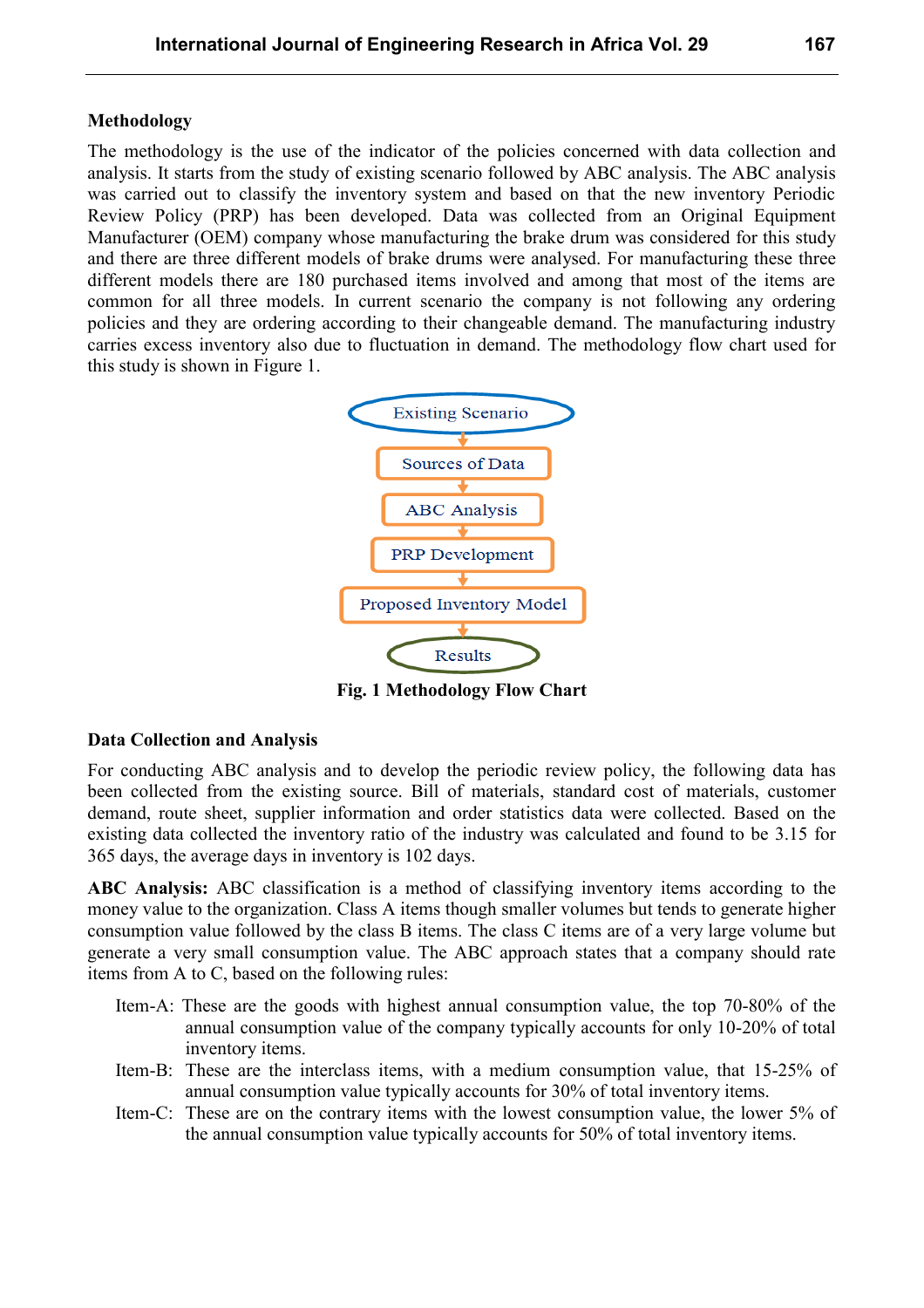ABC analysis executions methods are as follows,

- $\triangleright$  Classify the items of inventories determining the expected use in units and the price per unit for each item.
- $\triangleright$  Determine the total value for each item by multiplying the expected units by its unit price.
- $\triangleright$  Rank the items in accordance with the total value, giving first rank to the items with highest total value and so on.
- $\triangleright$  Compute the ratio of number of units of each item to total units of all items and the ratio of total value of each item to total value of all items.
- $\triangleright$  Combine the items on the basis of their relative value to form three categories A, B and C.

The ABC classification with percentage of objects and percentage of yearly utilization value is shown in the following Table 1.

| Category | % of Objects     | % of Yearly Utilization Value |
|----------|------------------|-------------------------------|
|          | $10/180 = 5.6$   |                               |
|          | $22/180 = 12.22$ | 20                            |
|          | 148/180=82.22    |                               |

**Table 1. ABC Classification**

#### **Periodic Review Policy**

In a periodic inventory system also referred to as a fixed time-period system or a periodic review system, the inventory on hand is counted at specific time intervals for example every week or at the end of each month. After the inventory in stock is determined, an order is placed for an amount that will bring inventory back up to a desired level. At the regular intervals inventory is reviewed and replenished. In this project, replenishment level is calculated based on the stock on hand, demand and minimum order quantity. The order of occurrence based on the category for weekly, bi-weekly and monthly is shown in Table 2.

**Table 2. Order of Occurrence**

| Category | <b>No. of Objects</b> | <b>Occurrence Order/Dispatch</b> |
|----------|-----------------------|----------------------------------|
|          |                       | Weekly                           |
|          |                       | Bi-weekly                        |
|          | 48                    | Monthly                          |

**M**inimum order quantity (MOQ) identifies the lowest quantity of a certain product that the supplier is willing to sell. Order date is nothing but the date on which a certain product is ordered. Order date will be decided based on the supplier lead time and manufacturing lead time. Actual demand is the initial demand proposed by the customer and updated demand is the demand finalized by the customer in each month. The raw materials kept on the premises of the industry that is available for the production purpose is called stock. Actual order quantity gives an idea about the quantity that is to be ordered based on actual demand. Updated order quantity indicates how much quantity should be ordered on the basis of updated demand. Planned order quantity helps to decide whether to order actual order quantity or updated order quantity based on order date and updated date. Release order quantity specifies the final quantity that is to be ordered.

**Real Order Quantity:** This is obtained by analyzing the logical expressions which was formulated with 'actual demand', 'MOQ' and 'stock' as key parameters. The real order quantity model is shown in Figure 2.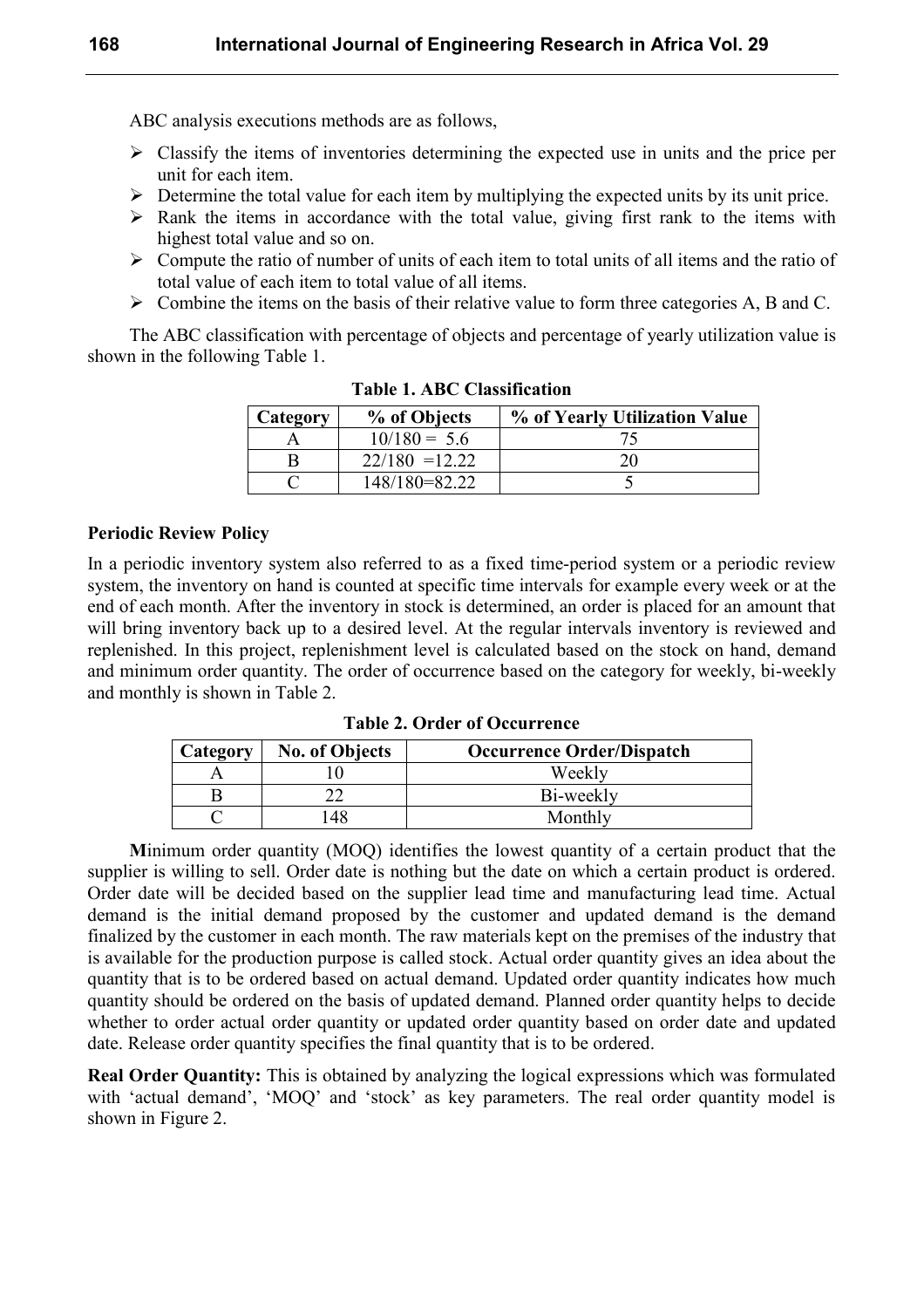

**Fig. 2 Model for Real Order Quantity** 

**Revised Order Quantity:** Updated order quantity is found out by analyzing the logical expressions which was formulated with 'updated demand', 'MOQ' and 'stock' as key parameters. The model for the revised order quantity is shown in Figure 3.



**Fig. 3 Model for Revised Order Quantity**

**Proposed Order Quantity**: Proposed order quantity is the quantity which is planned to be ordered based on order date and updated date. Updated date is nothing but the demand proposed by the customer in every month. The model for the proposed order quantity is shown in Figure 4.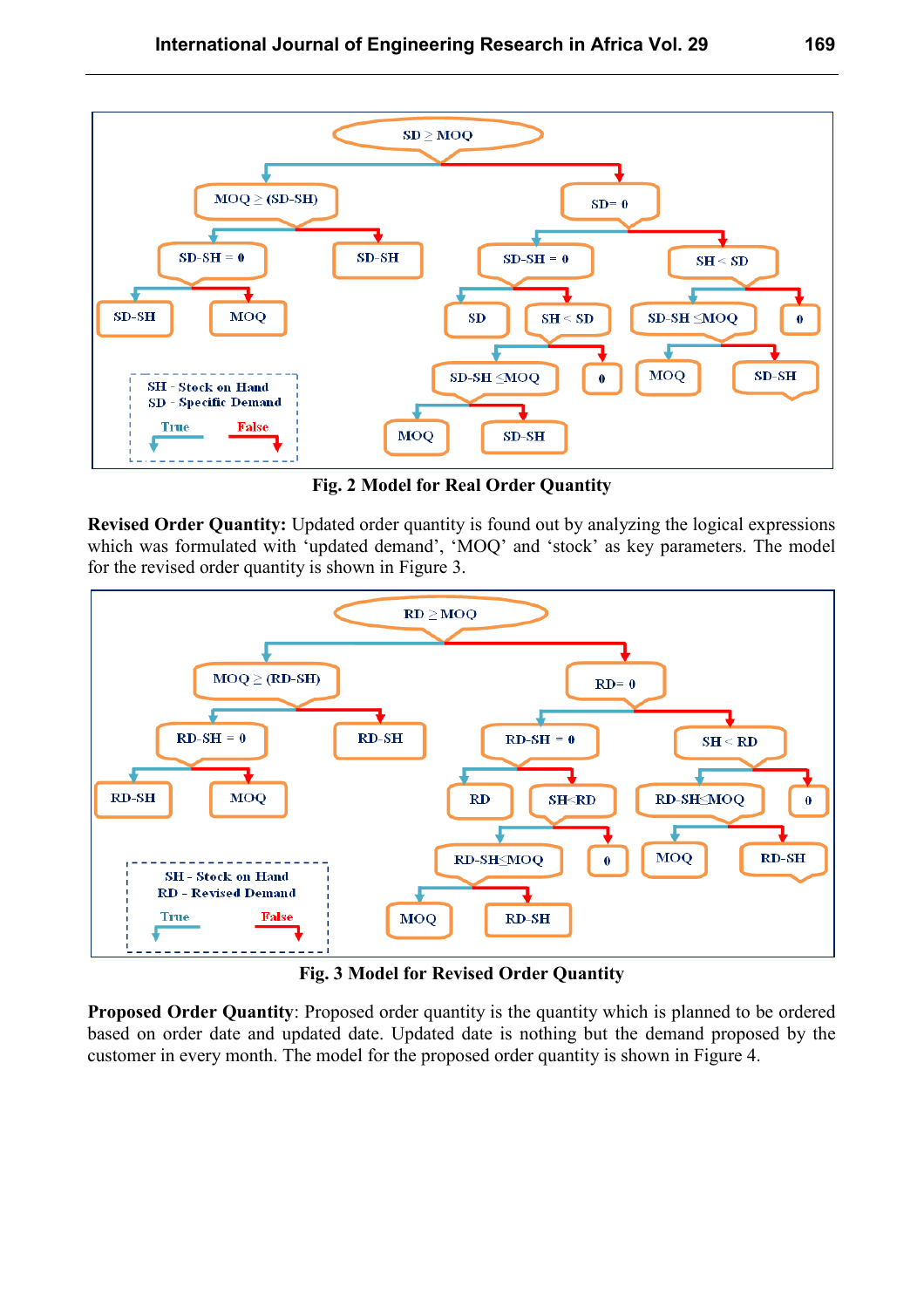

**Fig 4. Model for Proposed Order Quantity** 

**Release Order Quantity:** The release order quantity model for class A and B is shown in the following Figure 5. Similarly for class C the model for release order quantity is shown in Figure 6. The release order quantity calculation for class A, B and C items are as follows.

For Class A items: Order Frequency - Weekly For Class B items: Order Frequency - Every two weeks For class C items: Order Frequency - Every Four weeks Release order quantity = Planned order quantity



**Fig. 5 Release Order Quantity Model for Class A and B**

These logical expressions are developed using excel and that will decide how much quantity to order based on minimum order quantity, Stock on hand and demand. Order date will be decided based on the supplier lead time and manufacturing lead time for each material. Proposed model will tell us how much to order and when to order for each items. This ABC classification will give importance based on the annual consumption value and also helps purchase managers to focus on items which provide high cost savings rather than give importance to all the items equally.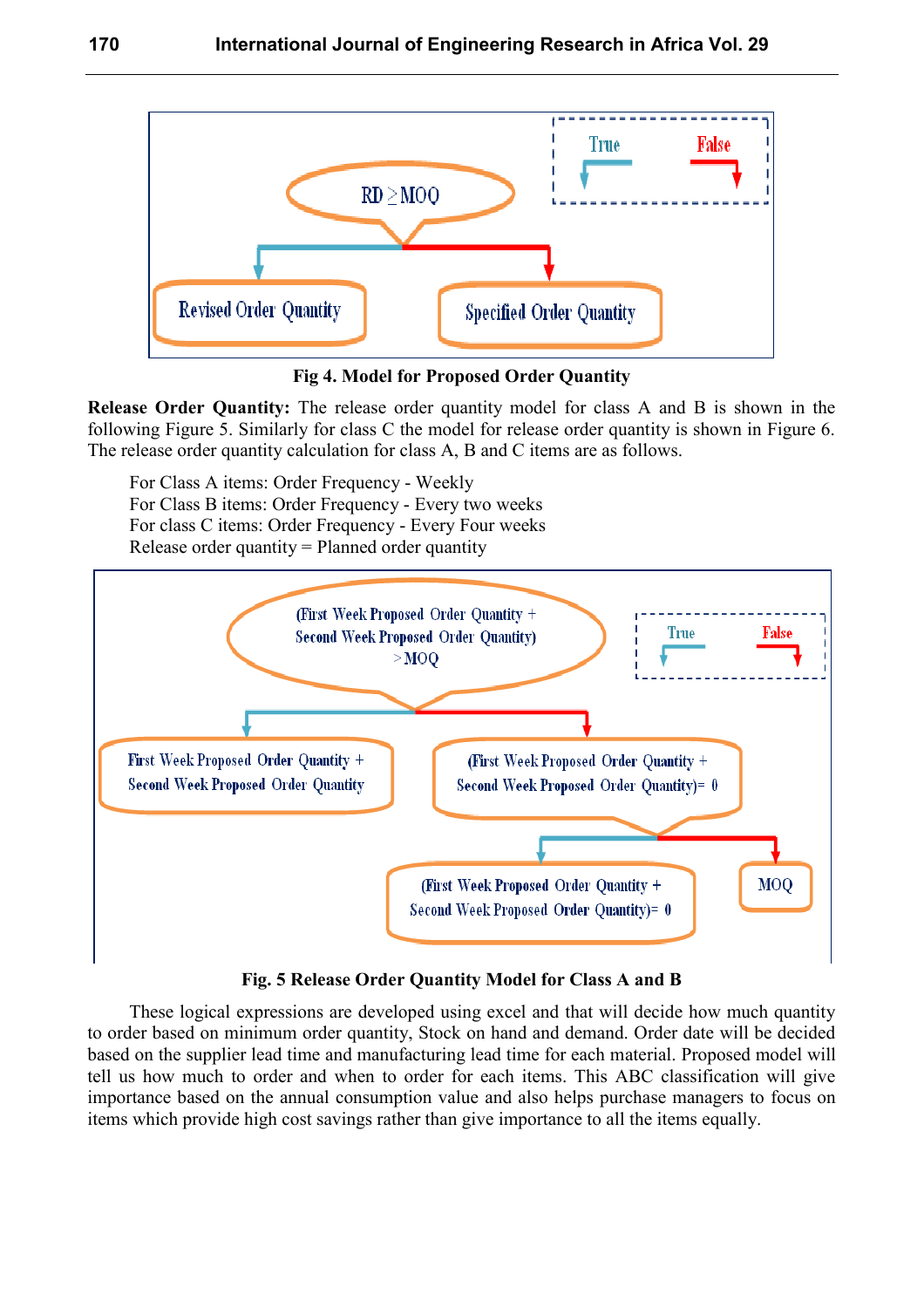

**Fig. 6 Release Order Quantity Model for Class C**

The following Table 3 shows the proposed model for one of the raw materials which is used for the production that will indicate how many to order and when to order. After implementing the proposed periodic review policy the inventory ratio was calculated and found that 2.13 for 365 days for the average days of inventory are 102.

| <b>Component No. - BD17199</b> | <b>Castings</b>       | <b>Class A</b>   | <b>Design - N1710</b>   |
|--------------------------------|-----------------------|------------------|-------------------------|
| <b>Month/Week</b>              | <b>Order Quantity</b> | Date of Order    | <b>Stock on Hand</b>    |
| <b>July 2015</b>               |                       |                  |                         |
| $1st$ Week                     | $\overline{4}$        | 07-07-2015       | 3                       |
| $2nd$ Week                     | $\overline{0}$        | 14-07-2015       | $\overline{\mathbf{3}}$ |
| $3rd$ Week                     | $\boldsymbol{0}$      | 21-07-2015       | $\overline{3}$          |
| $4th$ Week                     | $\boldsymbol{0}$      | 28-07-2015       | $\overline{2}$          |
| Aug. 2015                      |                       |                  |                         |
| $1st$ Week                     | $\boldsymbol{0}$      | 04-08-2015       | $\overline{2}$          |
| $2nd$ Week                     | $\boldsymbol{0}$      | 11-08-2015       | $\overline{2}$          |
| $3rd$ Week                     | $\boldsymbol{0}$      | 18-08-2015       | $\overline{2}$          |
| $4th$ Week                     | $\overline{4}$        | 25-08-2015       | 6                       |
| Sep. 2015                      |                       |                  |                         |
| $1st$ Week                     | $\boldsymbol{0}$      | 01-09-2015       | 5                       |
| $2nd$ Week                     | $\overline{4}$        | 08-09-2015       | $\overline{6}$          |
| $3rd$ Week                     | $\boldsymbol{0}$      | 15-09-2015       | $\overline{4}$          |
| $4th$ Week                     | $\overline{4}$        | 22-09-2015       | $\overline{3}$          |
| $5th$ Week                     | $\boldsymbol{0}$      | 29-09-2015       | $\mathbf{1}$            |
| Oct. 2015                      |                       |                  |                         |
| $1st$ Week                     | $\overline{4}$        | $06 - 10 - 2015$ | $\boldsymbol{0}$        |
| $2nd$ Week                     | $\overline{4}$        | 13-10-2015       | $\overline{\mathbf{3}}$ |
| $3rd$ Week                     | $\overline{4}$        | 20-10-2015       | $\overline{0}$          |
| $4th$ Week                     | $\overline{4}$        | 27-10-2015       | $\mathbf{1}$            |
| Nov. 2015                      |                       |                  |                         |
| $1st$ Week                     | $\overline{4}$        | 03-11-2015       | 6                       |
| $2nd$ Week                     | $\overline{8}$        | 10-11-2015       | $\overline{5}$          |

**Table 3. Proposed Model of Raw Material ID BD17199 for One Year**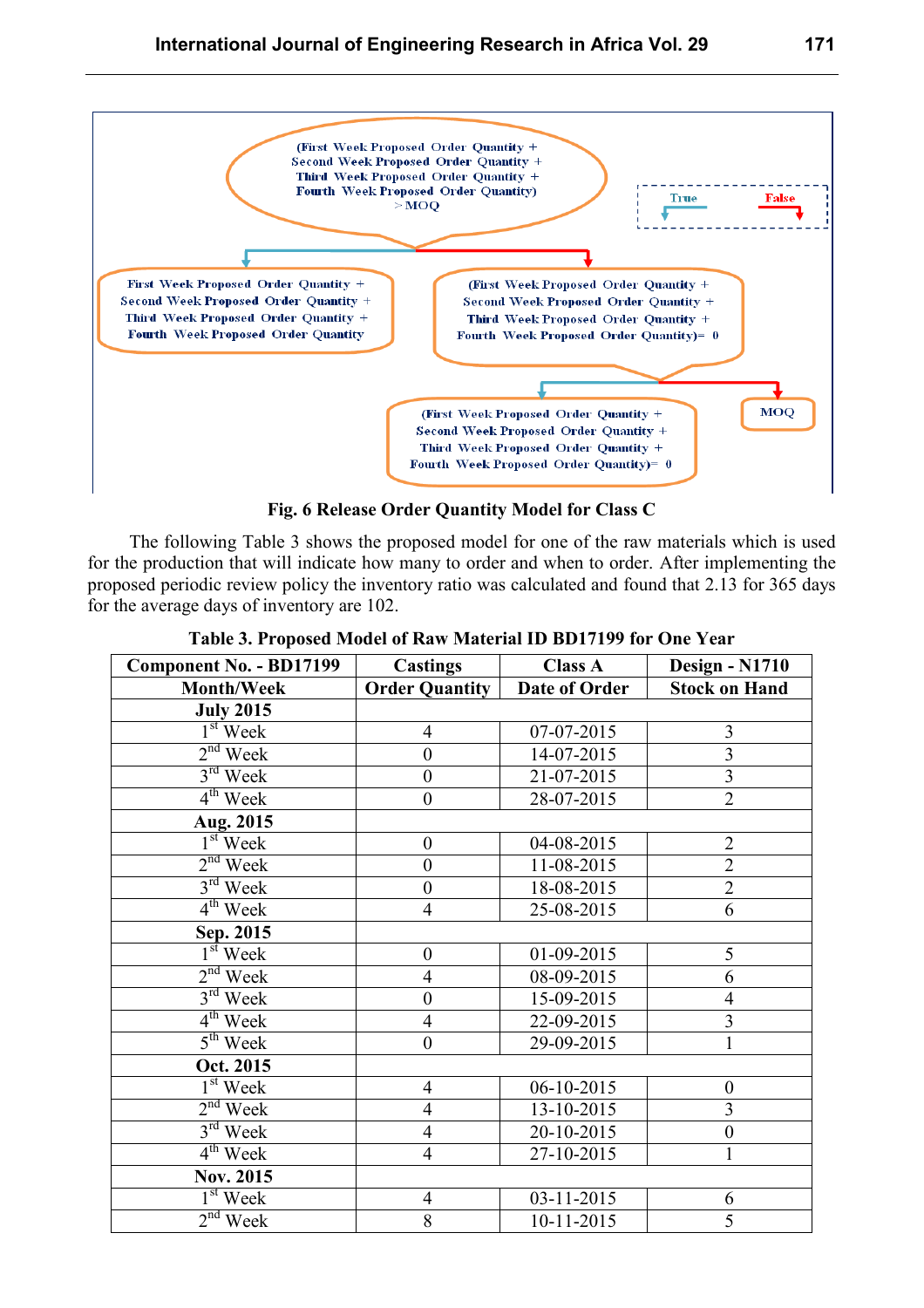| $3rd$ Week           | $\overline{4}$   | 17-11-2015       | $\overline{3}$          |
|----------------------|------------------|------------------|-------------------------|
| $4^{th}$ Week        | $\overline{4}$   | 24-11-2015       | $\overline{3}$          |
| Dec. 2015            |                  |                  |                         |
| $1st$ Week           | $\overline{4}$   | $01 - 12 - 2015$ | $\sqrt{2}$              |
| $2nd$ Week           | $\overline{4}$   | 08-12-2015       | $\overline{2}$          |
| $3rd$ Week           | $\overline{4}$   | 15-12-2015       | $\overline{\mathbf{3}}$ |
| $4th$ Week           | $\overline{4}$   | 22-12-2015       | $\overline{3}$          |
| $5th$ Week           | $\overline{4}$   | 29-12-2015       | $\overline{2}$          |
| <b>Jan. 2016</b>     |                  |                  |                         |
| $1st$ Week           | $\overline{4}$   | 05-01-2016       | $\overline{2}$          |
| $2nd$ Week           | $\overline{4}$   | 12-01-2016       | $\mathbf{1}$            |
| $3rd$ Week           | $\overline{4}$   | 19-01-2016       | $\boldsymbol{0}$        |
| 4 <sup>th</sup> Week | $\overline{4}$   | 26-01-2016       | $\boldsymbol{0}$        |
| Feb. 2016            |                  |                  |                         |
| $1st$ Week           | $\overline{4}$   | 02-02-2016       | $\boldsymbol{0}$        |
| $2nd$ Week           | $\overline{4}$   | 09-02-2016       | $\mathbf{1}$            |
| $3rd$ Week           | $\overline{4}$   | 16-02-2016       | $\overline{2}$          |
| $4^{\text{th}}$ Week | $\overline{4}$   | 23-02-2016       | $\overline{2}$          |
| March 2016           |                  |                  |                         |
| $1st$ Week           | $\overline{4}$   | 01-03-2016       | $\overline{3}$          |
| $2nd$ Week           | $\overline{4}$   | 08-03-2016       | $\overline{3}$          |
| $3rd$ Week           | $\overline{4}$   | 15-03-2016       | $\boldsymbol{0}$        |
| $4th$ Week           | $\overline{4}$   | 22-03-2016       | $\boldsymbol{0}$        |
| $5th$ Week           | $\boldsymbol{0}$ | 29-03-2016       | $\boldsymbol{0}$        |
| <b>April 2016</b>    |                  |                  |                         |
| $1st$ Week           | $\overline{4}$   | 05-04-2016       | $\mathbf{1}$            |
| $2nd$ Week           | $\overline{4}$   | 12-04-2016       | $\mathbf{1}$            |
| $3rd$ Week           | $\overline{4}$   | 19-04-2016       | $\overline{2}$          |
| $4th$ Week           | $\overline{4}$   | 26-04-2016       | $\overline{2}$          |
| <b>May 2016</b>      |                  |                  |                         |
| $1st$ Week           | $\overline{4}$   | 03-05-2016       | $\overline{2}$          |
| $2nd$ Week           | $\overline{4}$   | 10-05-2016       | 2                       |
| $3rd$ Week           | $\overline{4}$   | 17-05-2016       | $\overline{2}$          |
| $4th$ Week           | $\overline{4}$   | 24-05-2016       | $\overline{2}$          |
| $5th$ Week           | $\overline{4}$   | 31-05-2016       | 3                       |
| <b>June 2016</b>     |                  |                  |                         |
| $1st$ Week           | $\overline{4}$   | 07-06-2016       | 3                       |
| $2nd$ Week           | $\boldsymbol{0}$ | 14-06-2016       | $\mathbf{0}$            |
| $3rd$ Week           | $\overline{4}$   | 21-06-2016       | $\boldsymbol{0}$        |
| $4th$ Week           | $\overline{4}$   | 28-06-2016       | $\overline{2}$          |

## **Conclusions**

A periodical review policy for sustaining the inventory level in a manufacturing industry was proposed. The purpose of the product classification is to ensure that the purchasing staff has to concentrate on those items that have the greatest potential savings. Based on the analysis, the following conclusions were arrived:

- This research work helped to implement selective control that would be more effective than an approach that treats all items identically.
- Ultimately the proposed model would improve the inventory turnover ratio by optimizing the inventory level.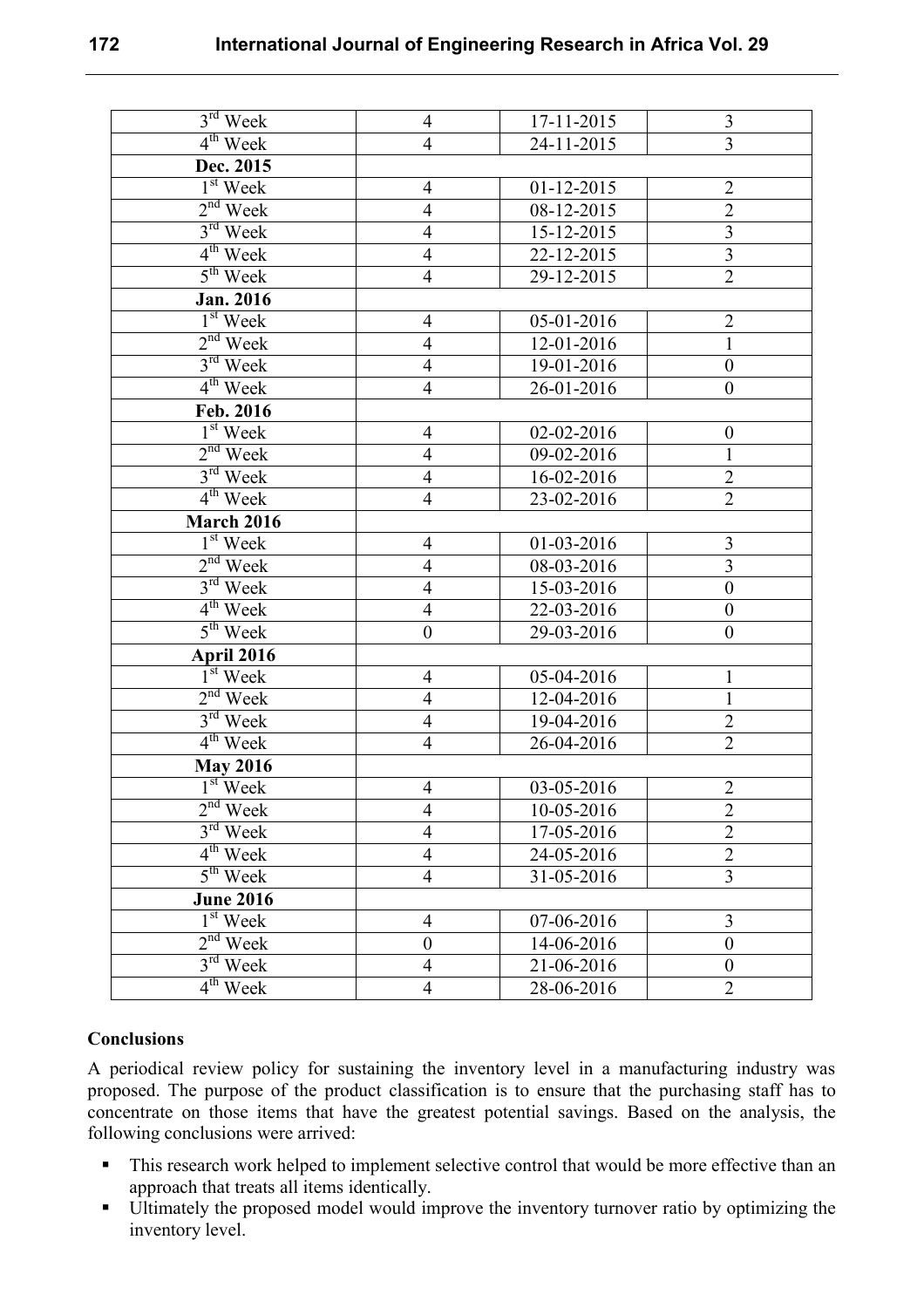- After execution of the proposed periodic review policy the inventory ratio was reduced from 3.15 to 2.13 for one year with 102 days as the average days of inventory.
- But there may be chances of occurrence for shortage of items due to the variation of supplier lead time and demand fluctuation but the same may be overcome by maintaining safety stock.

#### **References**

- [1] Y.C. Wei, Wang and Qi, (2013), "On the stability and bullwhip effect of a production and inventory control system", International Journal of Production Research, Vol. 51, pp.154-171
- [2] Jichang and Wu Yue, (2014), "Application of ABC analysis in inventory management", Advanced Material Research, Vol. 1030-1032, pp. 2515-2518
- [3] N. Nananukul, (2013), "Clustering model and algorithm for production inventory and distribution problem", Applied Mathematical Modelling, Vol. 37(24), pp. 9846-9857
- [4] S. Nallusamy, A.M. Muhammad Umarmukdhar and R.Suganthini Rekha, (2015), "A proposed supply chain model for productivity enhancement in medium scale foundry industries", International Journal of Engg. Research in Africa, Vol. 20, pp. 248-258
- [5] S. Liu and L. G. Papageorgiou, (2013), "Multi objective optimisation of production, distribution and capacity planning of global supply chains in the process industry", Omega, Vol. 41(2), pp. 369-382
- [6] S. Nallusamy, (2015), "Lean manufacturing implementation in a gear shaft manufacturing company using value stream mapping", International Journal of Engineering Research in Africa, Vol. 21, pp. 231-237
- [7] S. Nallusamy, (2016), "Frequency analysis of lean manufacturing system by different critical issues in Indian automotive industries", International Journal of Engineering Research in Africa, Vol. 23, pp. 181-187
- [8] Diana Lopez-Soto, Soumaya Yacout and Francisco Angel-Bello, (2016), "Root cause analysis of familiarity biases in classification of inventory items based on logical patterns recognition", Computers and Industrial Engineering, Vol. 93, pp. 121-130
- [9] K. Balakannan, S. Nallusamy, P.S. Chakraborty and Gautam Majumdar, (2015), "Selection and evaluation of supplier by decision model of hybrid data envelopment analysis", International Journal of Applied Engineering Research, Vol.10(62), pp.123- 127
- [10] P. Kumar and Mohd. Anas, (2013), "An ABC analysis for the multiple- products inventory management - A case study of scooters India limited", International Journal of Research in Engineering and Advanced Technology, Vol. 1(5), pp. 1-6
- [11] S. Nallusamy, D. Sri Lakshmana Kumar, K.Balakannan and P.S.Chakraborty, (2015), "MCDM tools application for selection of suppliers in manufacturing industries using AHP, Fuzzy Logic and ANN", International Journal of Engineering Research in Africa, Vol. 19, pp. 130-137
- [12] Kabir G and Akhtar Hasin M.A, (2013), "Multi-criteria inventory classification through integration of fuzzy analytic hierarchy process and artificial neural network", International Journal of Industrial and Systems Engineering, Vol. 14(1), pp. 74-103
- [13] S. Nallusamy, S. Satheesh, P.S. Chakraborty and K. Balakannan, (2015), "A review on supplier selection problem in regular area of application", International Journal of Applied Engineering Research, Vol. 10(62), pp. 128- 132
- [14] Saric T, Simunovic K, Pezer D and Simunovic G, (2014), "Inventory classification using multi-criteria ABC analysis, neural networks and cluster analysis", Technical Gazette, Vol. 21(5), pp. 1109-1115